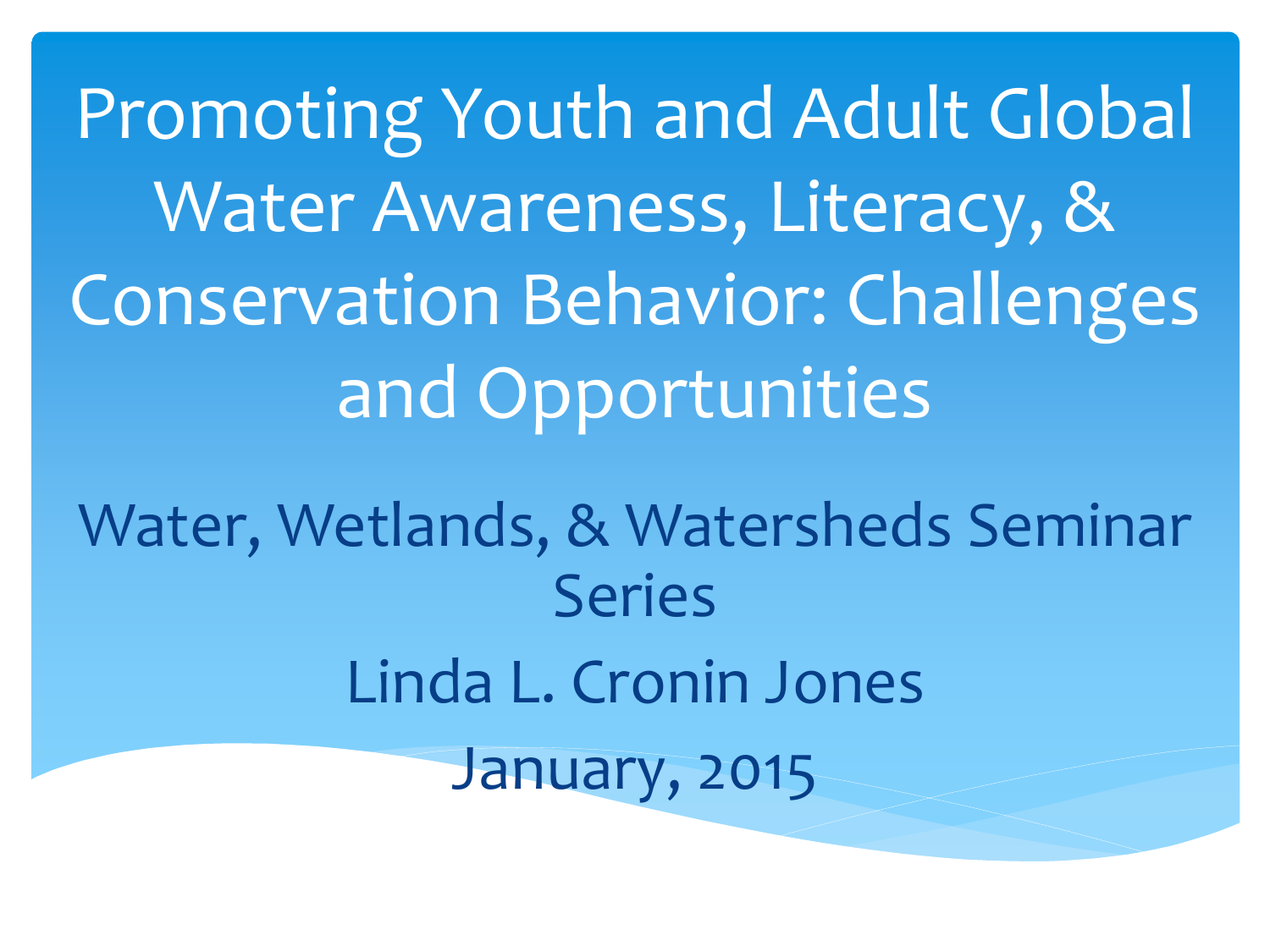# Why is global water education important?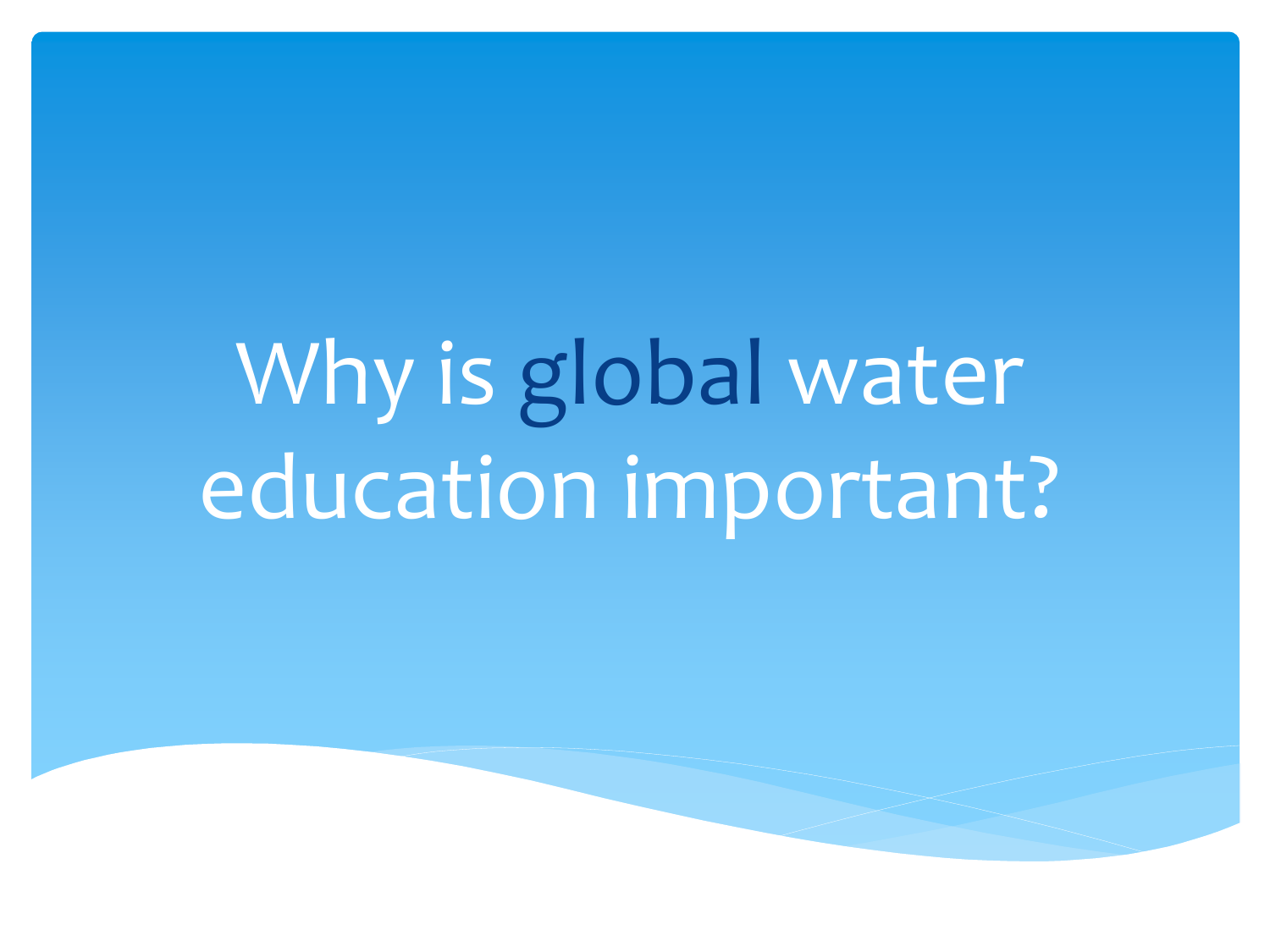# When the well is dry, we know the worth of water.

BENJAMIN FRANKLIN, Poor Richard's Almanac, 1746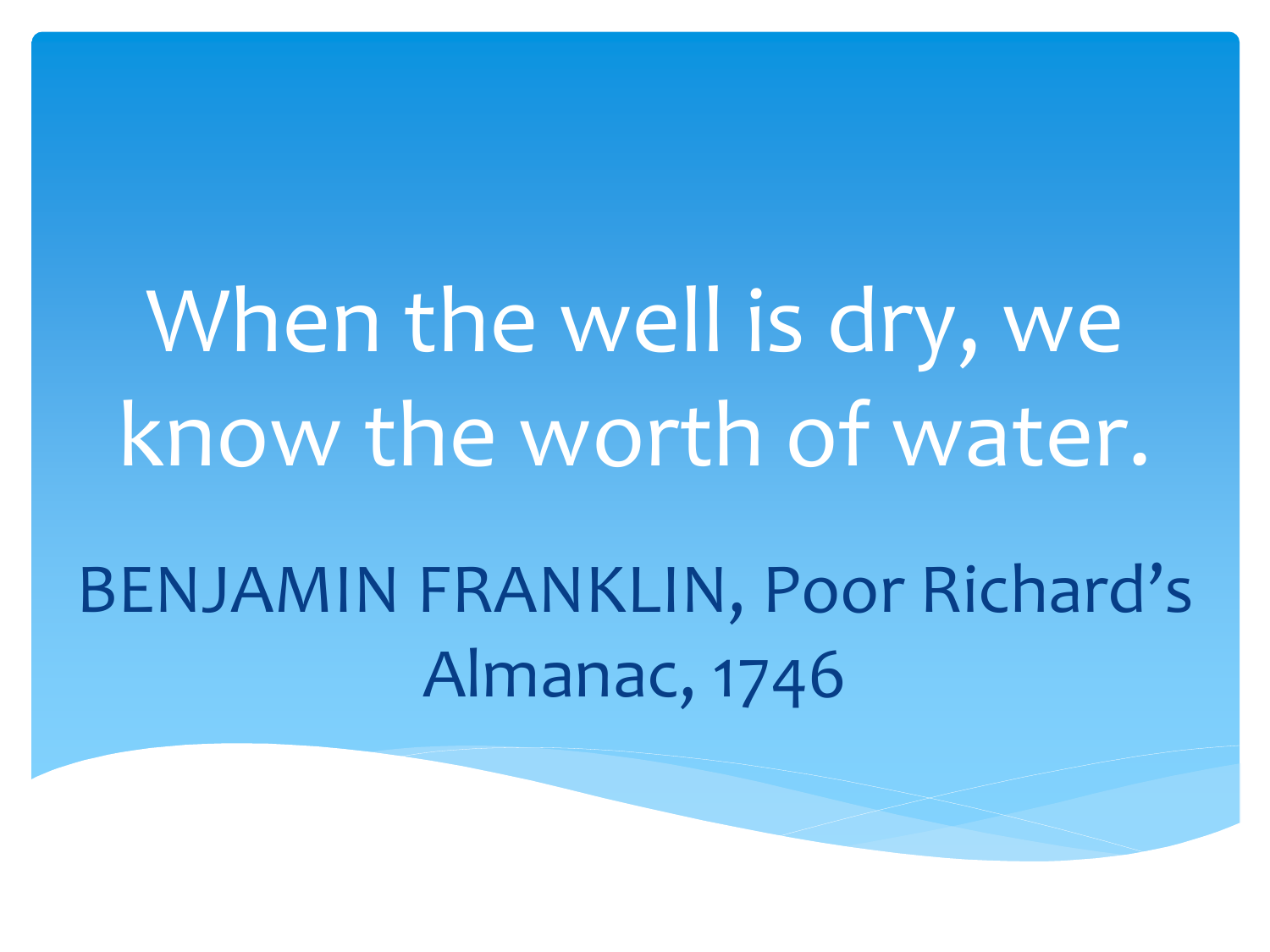Children of a culture born in a waterrich environment, we have never really learned how important water is to us. We understand it, but we do not respect it.

WILLIAM ASHWORTH, Nor Any Drop to Drink, 1982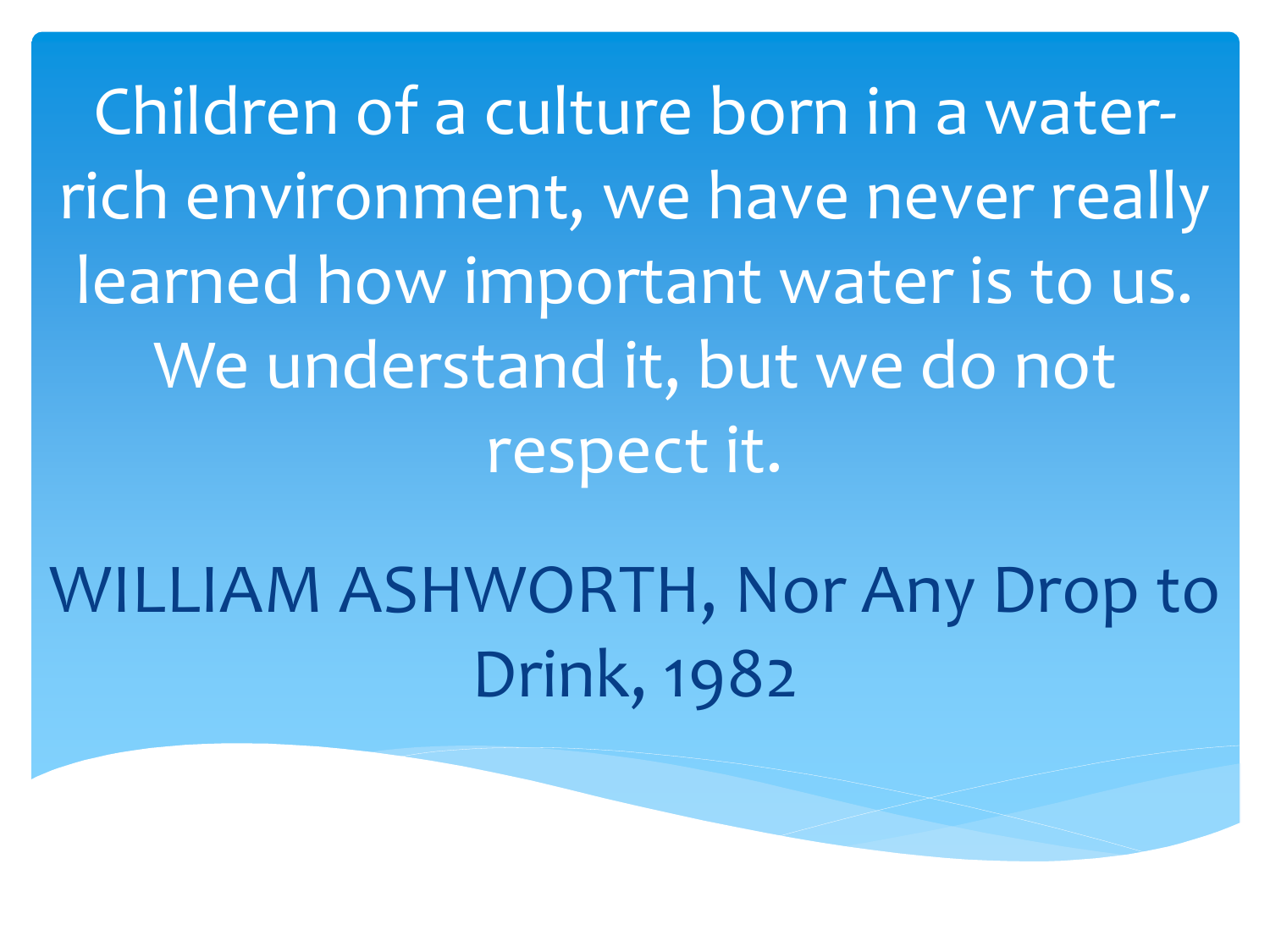#### Why is "water" an issue?

- Undecided
- Multiple perspectives
- Controversial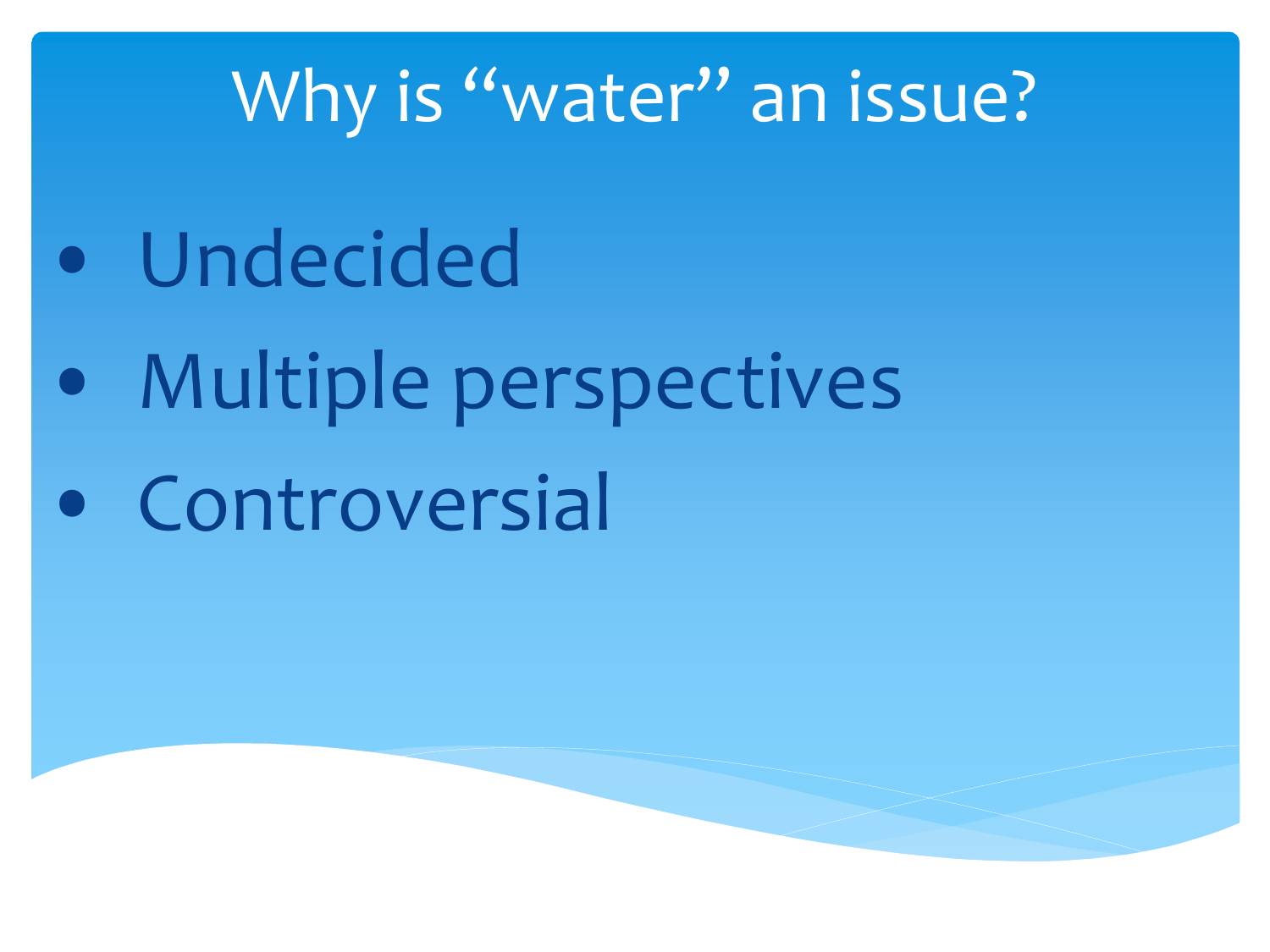Why is water a "global" issue? Defining "global" issues: 1. Transboundary 2. Significant impacts 3. Persistent/long-acting 4. Interconnected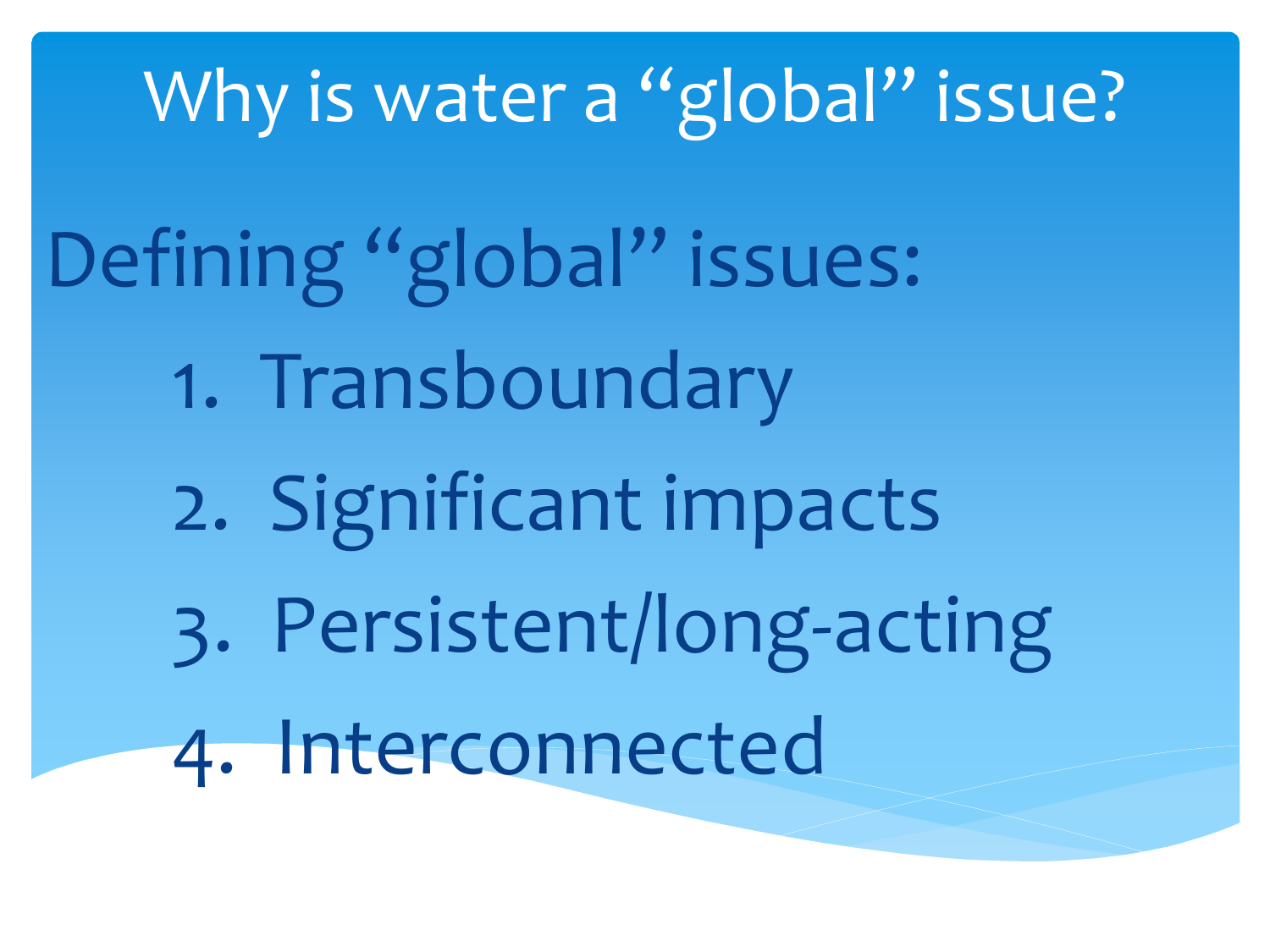#### 3 Facets of Global Education Programs

1. ISSUE AWARENESS

2. PERSPECTIVES

3. EMPOWERMENT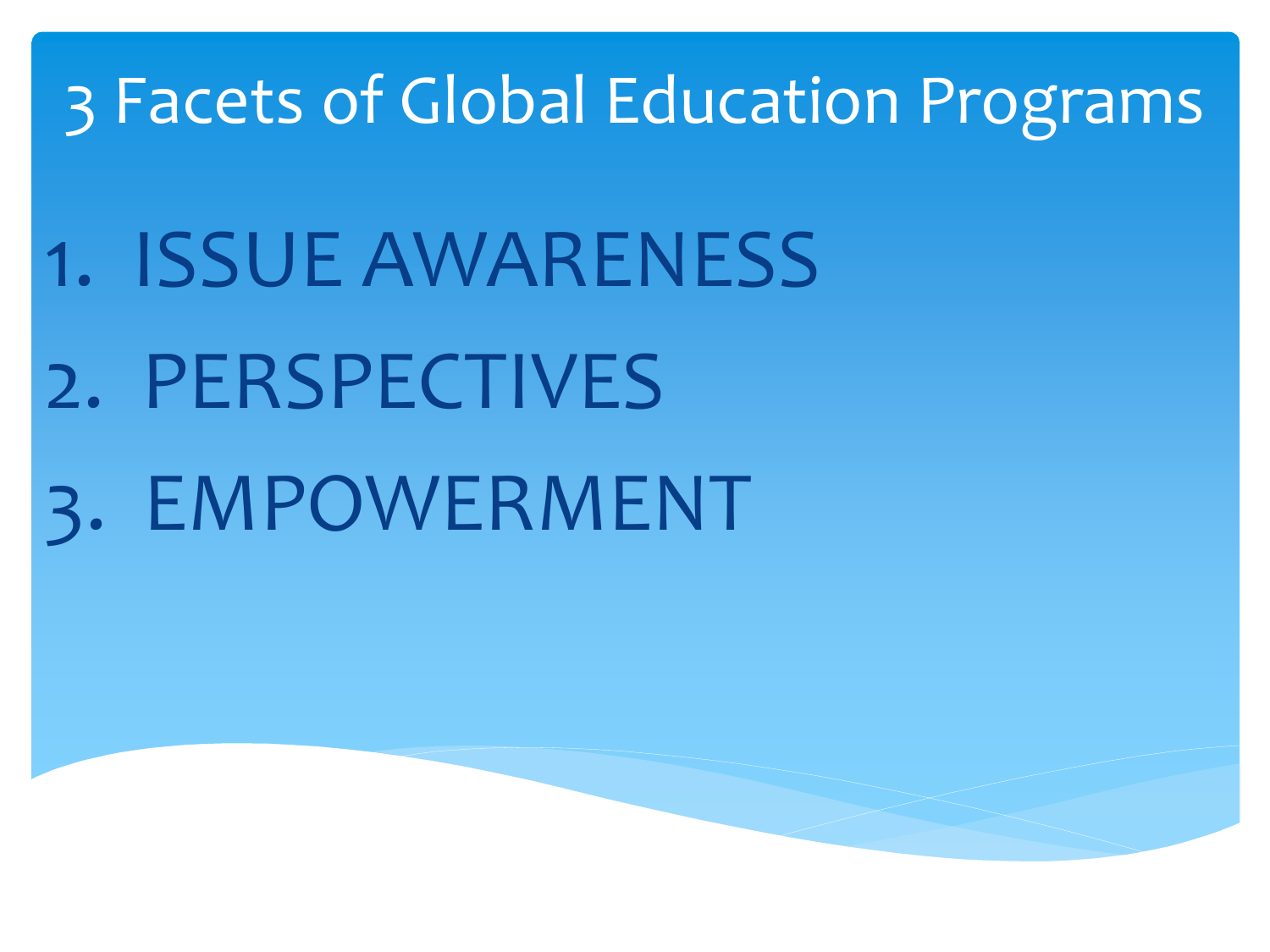Issue Awareness Approaches-Warm-Ups

# 1. Sense of Place Activities

### 2. Trivia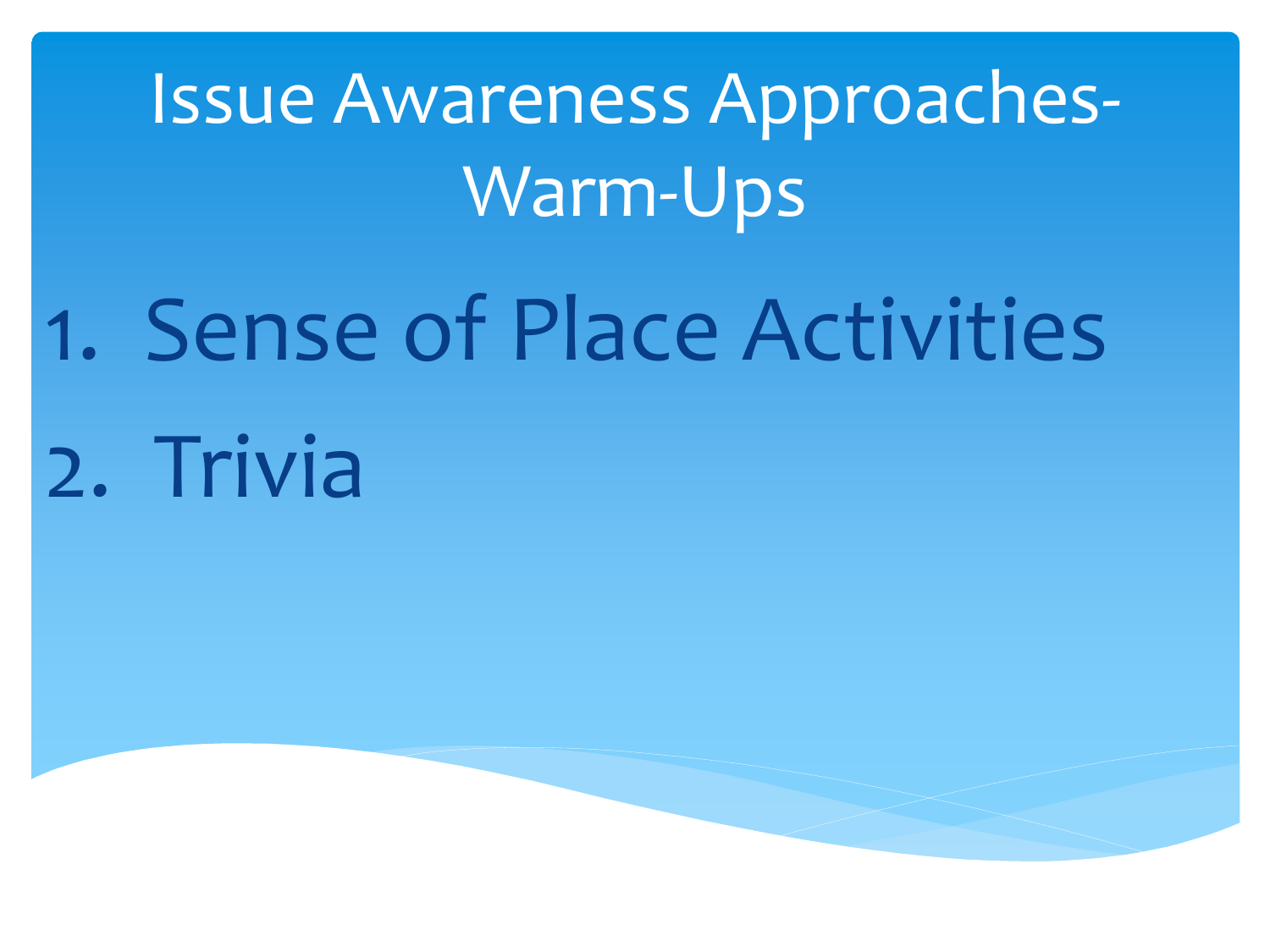### What do maps show?

Compare these 2 maps. Does bottled water consumption reflect actual water scarcity in the world?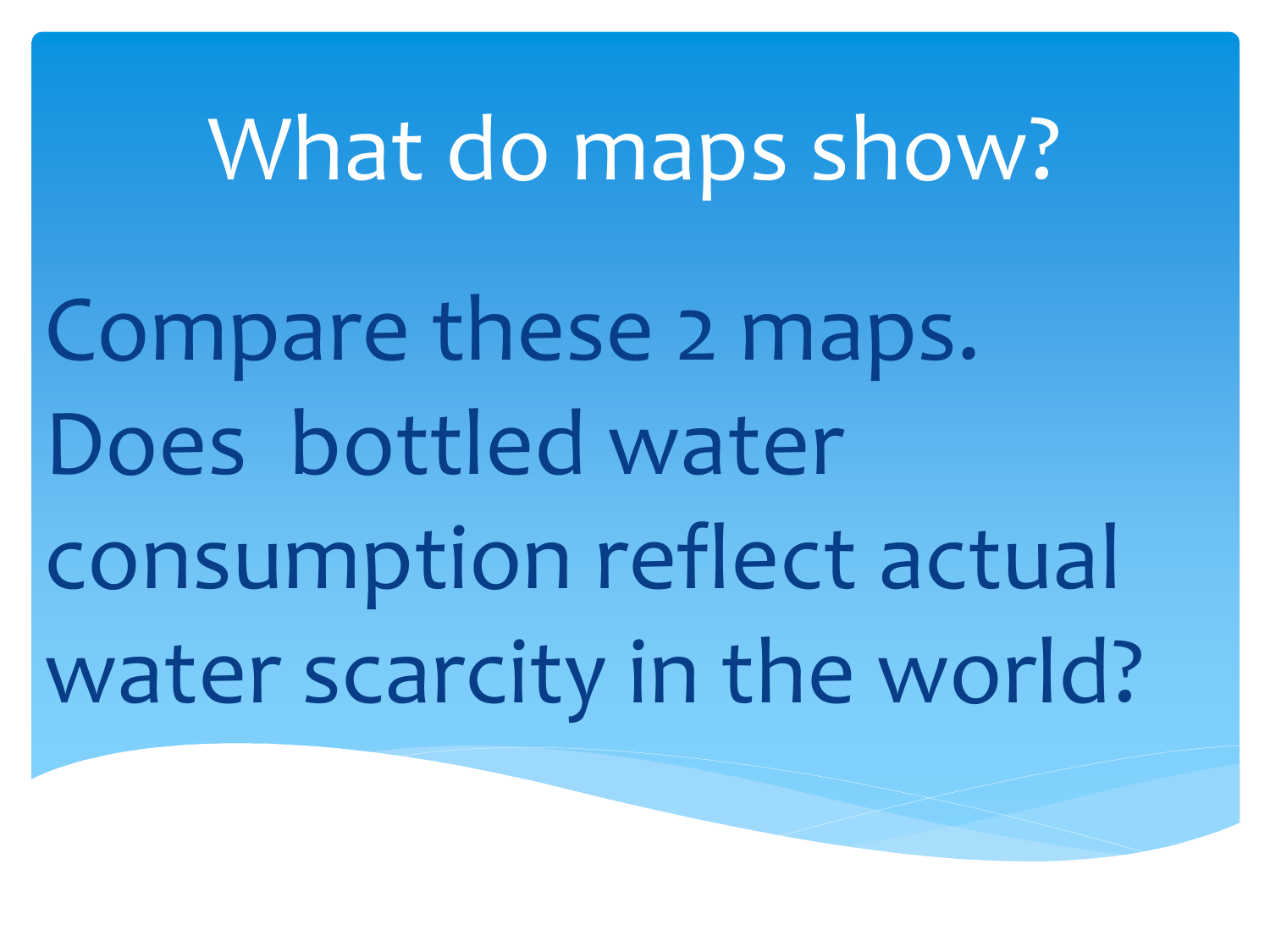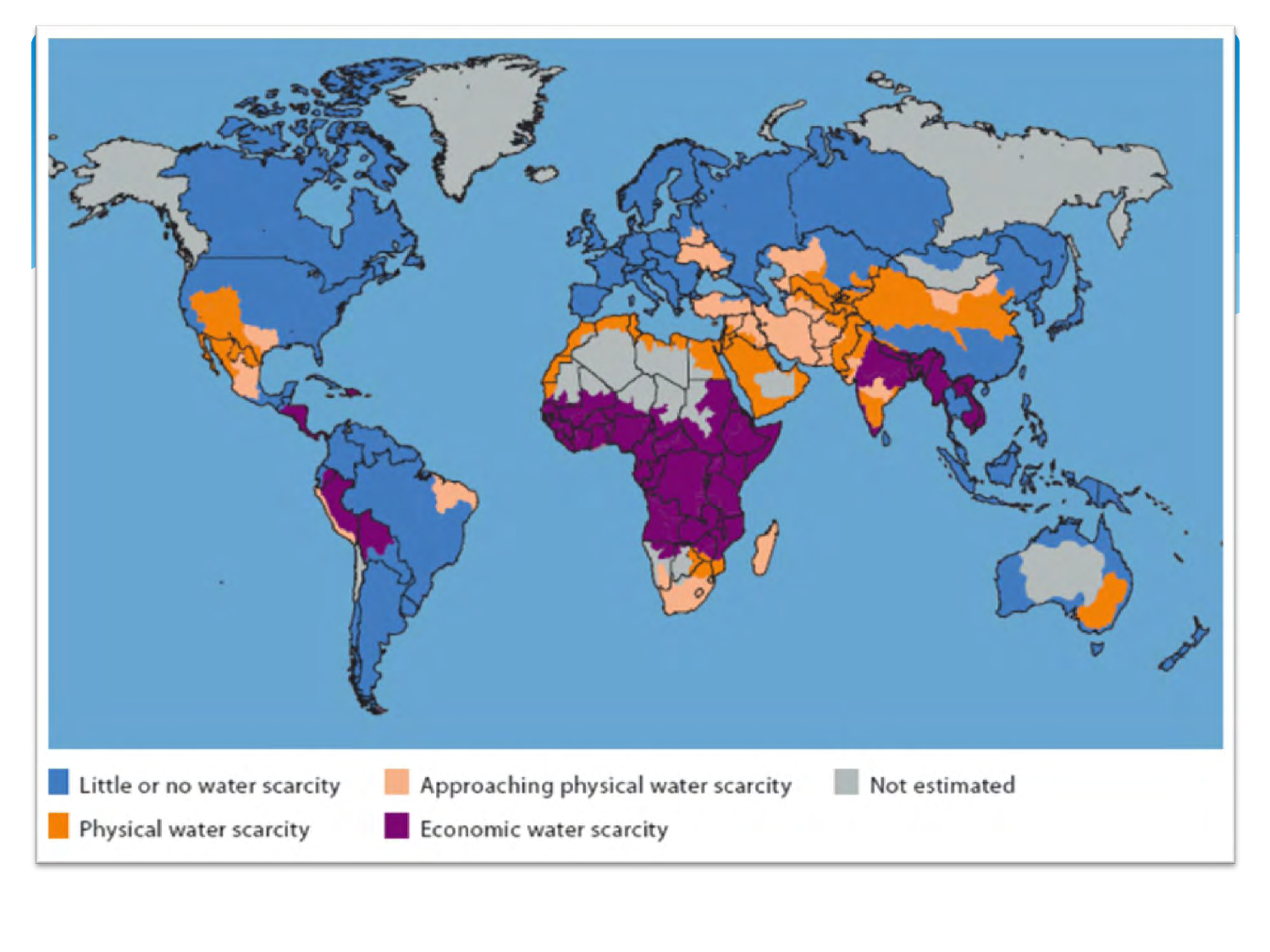

The countries on this map are resized according to their total annual bottled water consumption

Nestle Waters - http://www.nestle-watersna.com/ Bottled Water World Annual Review - BizAcumen, Inc. Map created by Benjamin D Hennig, Sasi Research Group, University of Sheffield 2011 www.viewsoftheworld.net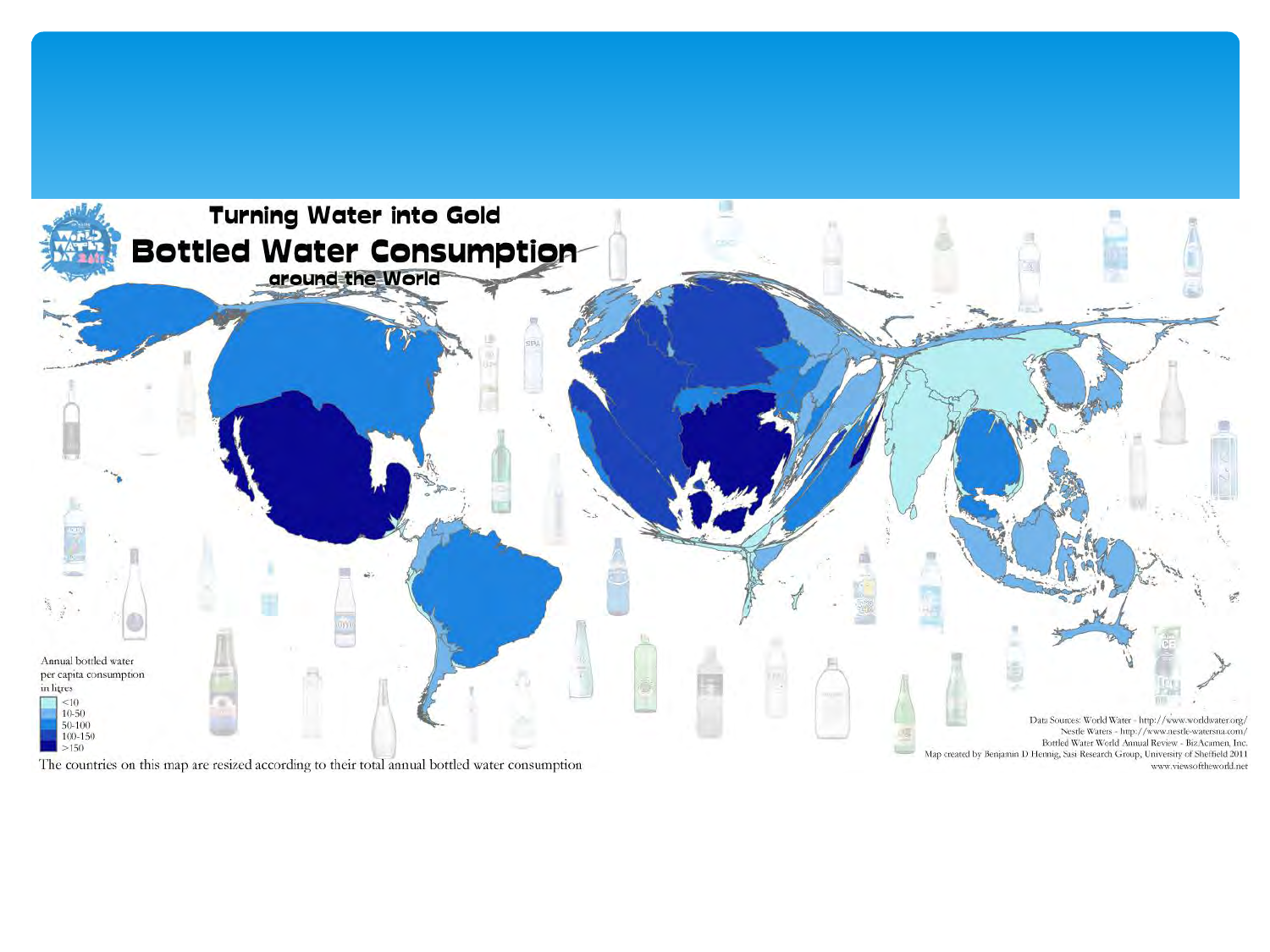1. Since 1900, what percent of the world's wetlands have disappeared? >50%

2. What fraction of the world's population will be living under severe water scarcity by 2030 if no new policies are introduced and implemented?

Almost half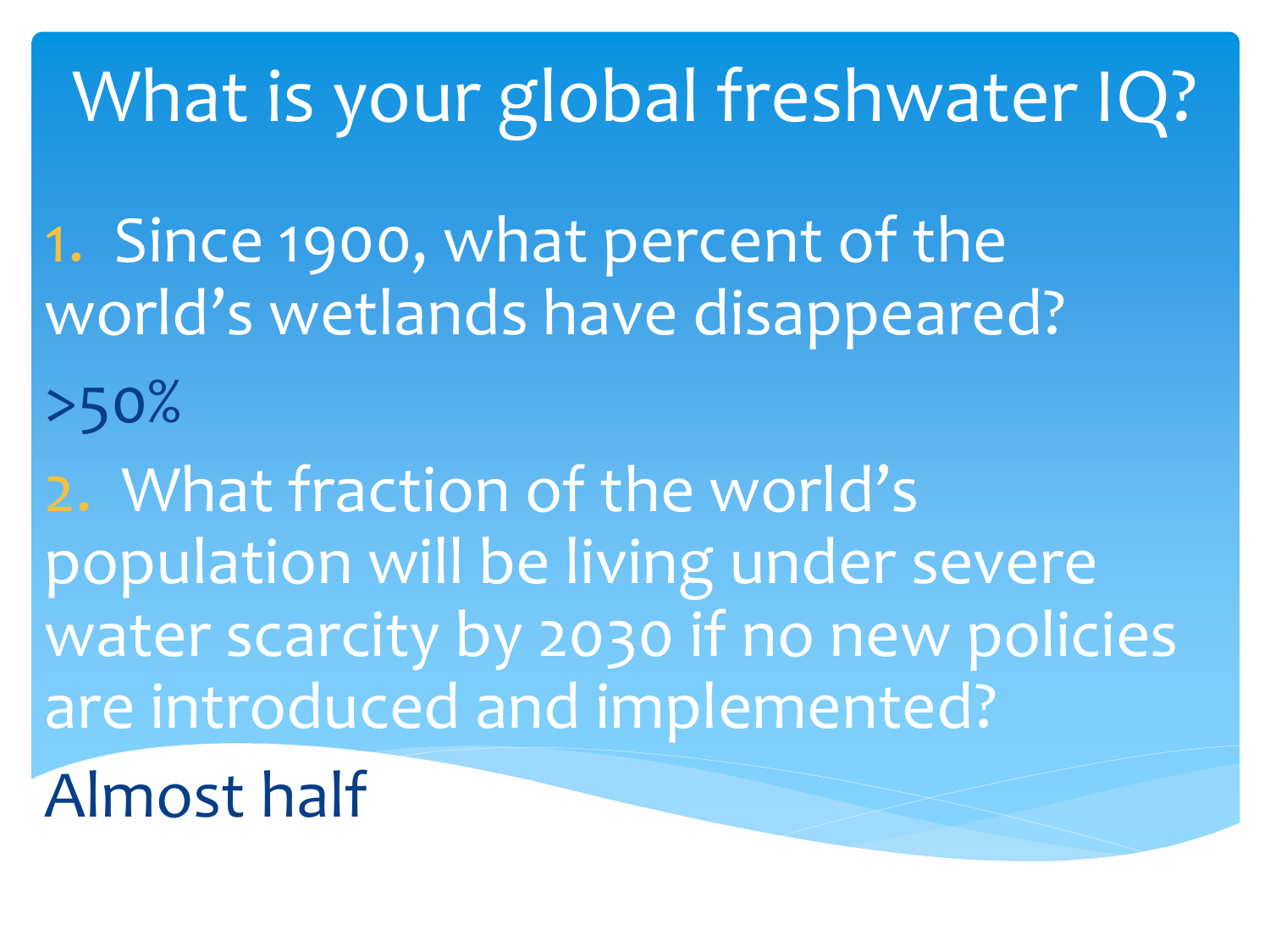3. By 2050, how much will we need to increase irrigation to grow enough food to meet the demands of a global population of 9 billion people?

Irrigation of crops will need to double by 2050

4. In the 21<sup>st</sup> century, what resource is projected to be the MOST impacted by climate change?

Fresh water: Less water will be stored in ice and snow and more extreme weather events will cause more droughts and floods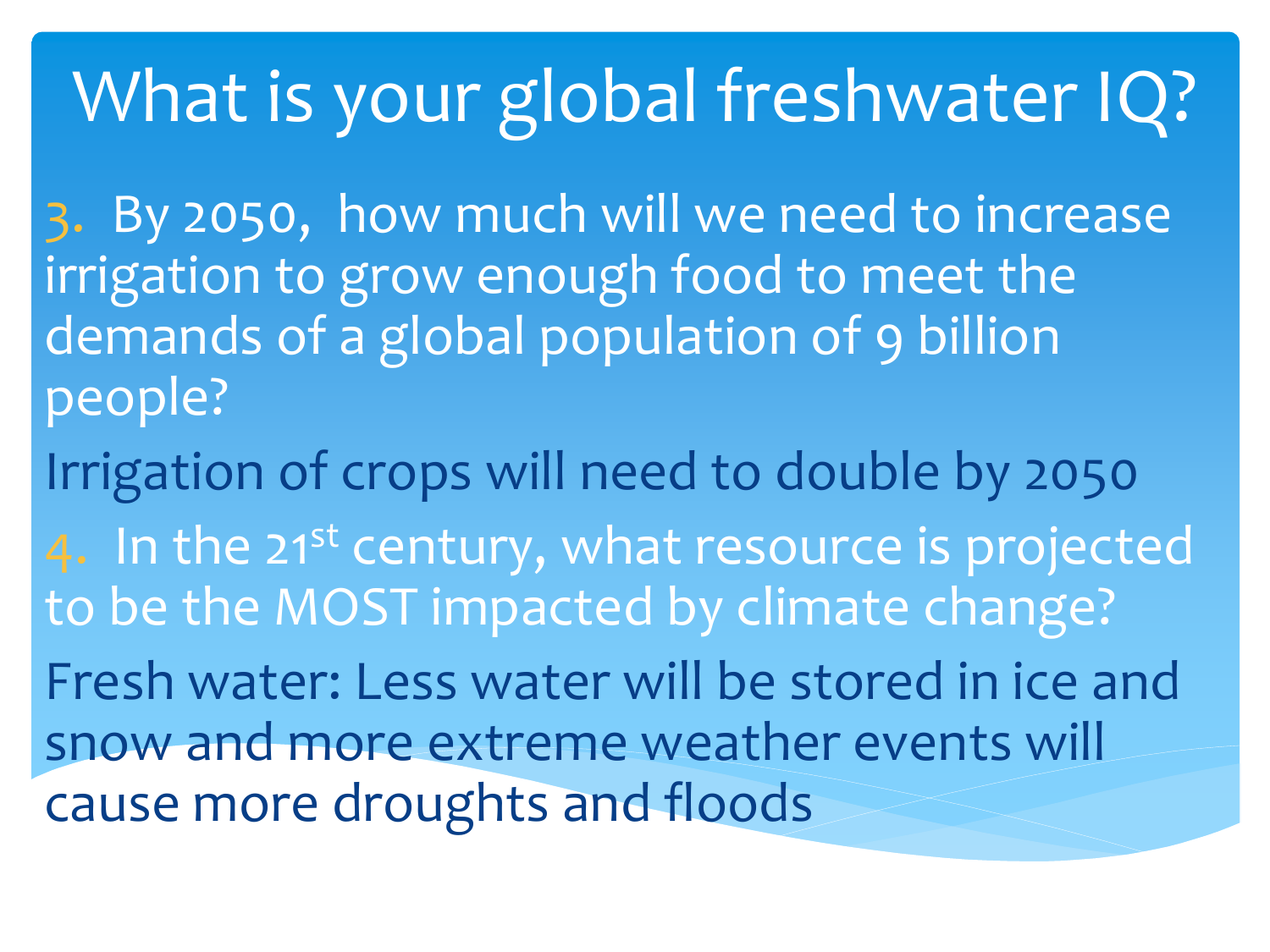5. What fraction of the world's electricity is produced by rivers?

More than one-fifth

6. How many people globally have been directly and negatively impacted by dams?

Nearly 500 million people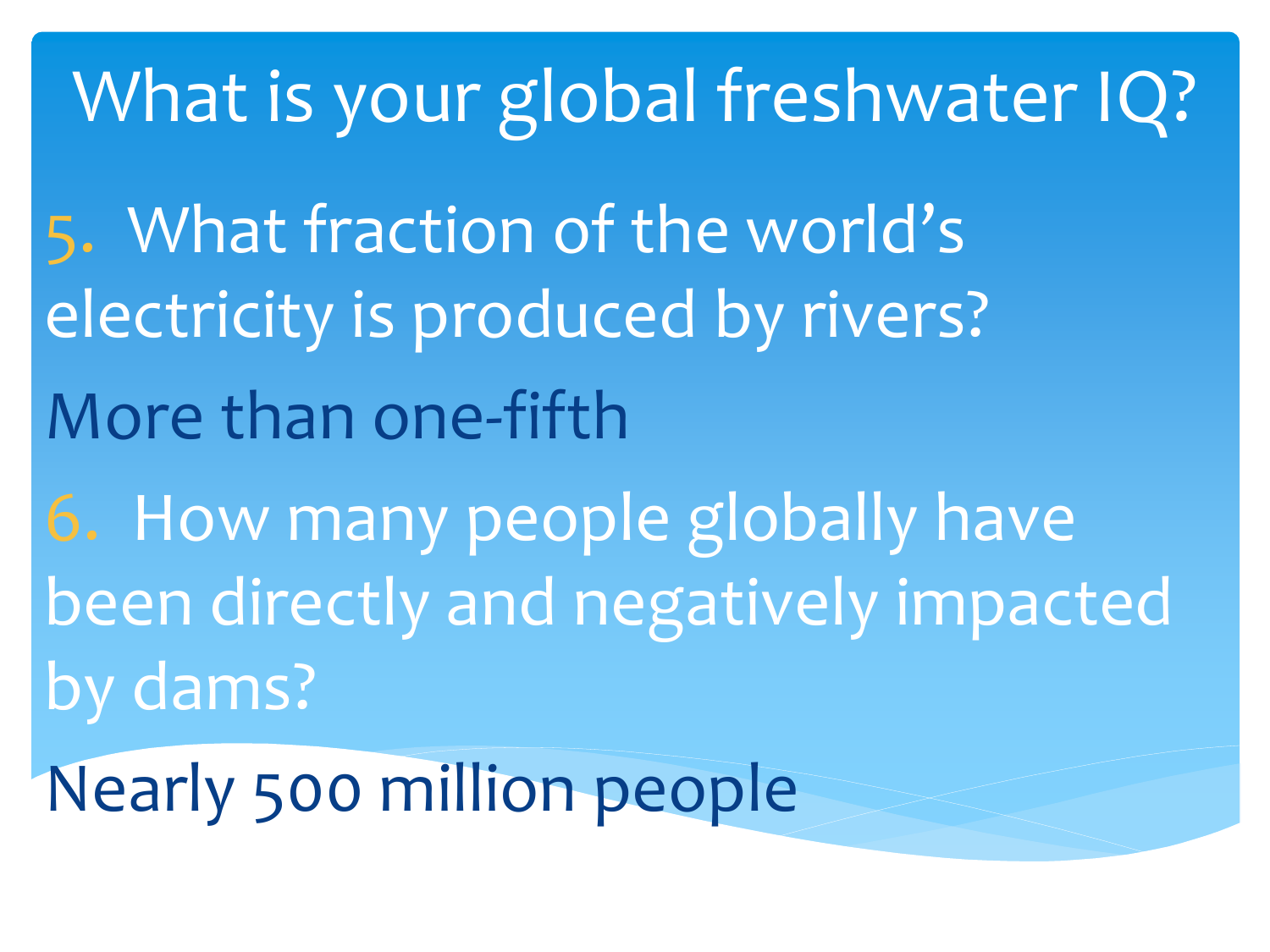What is your global freshwater IQ? 7. Worldwide, how many people die each day from water-related illnesses? 14,000 die each day from water-borne diseases, dehydration from lack of water, & diseases from vectors that breed in water 8. How many people on earth still do not have access to clean, safe drinking water?

More than 1.2 billion people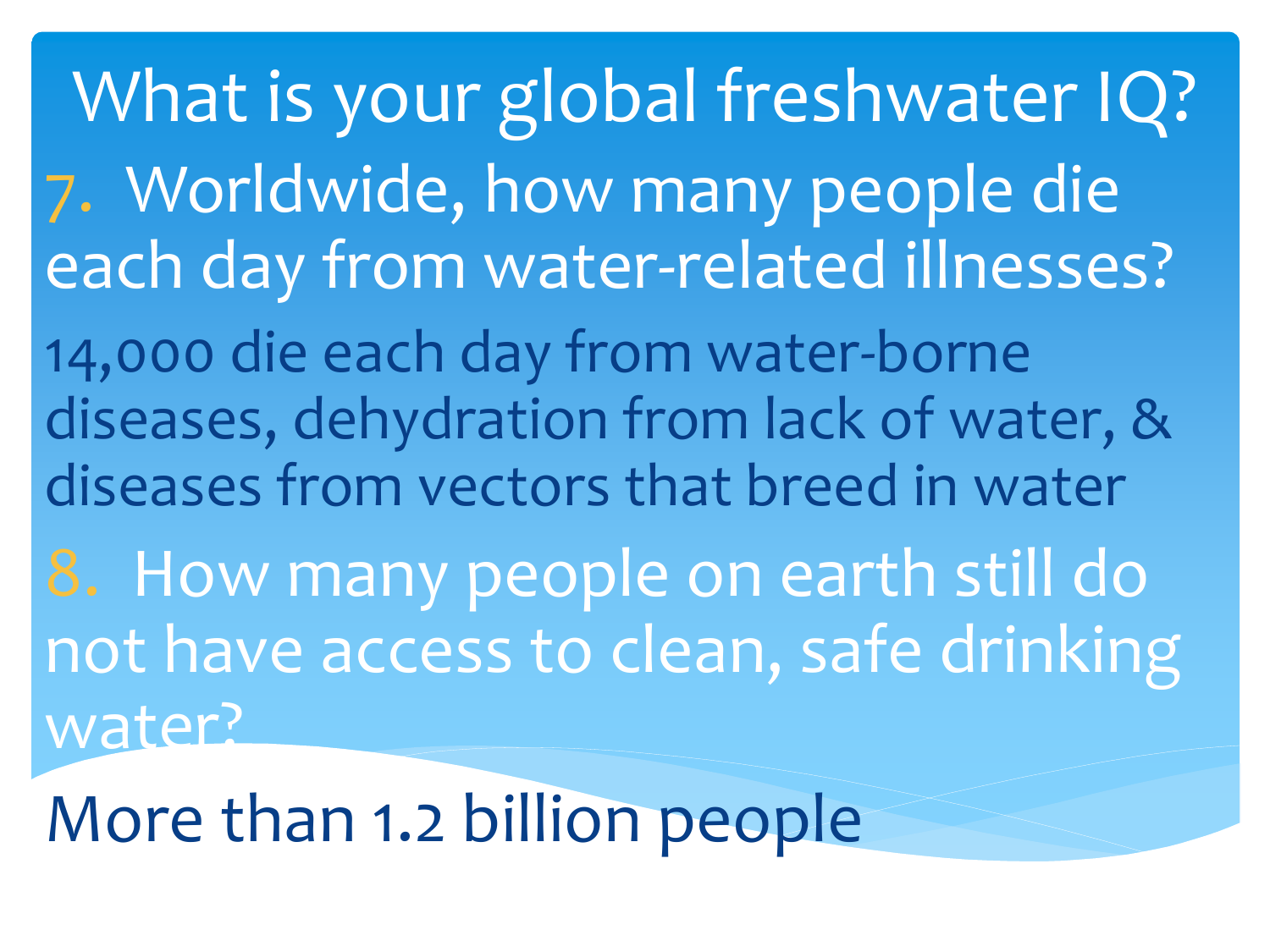What is your global freshwater IQ? 9. Which group of species is declining at a faster rate worldwide? A. Marine species B. Freshwater species C. Terrestrial species Freshwater species are declining at a faster rate than either terrestrial or marine species.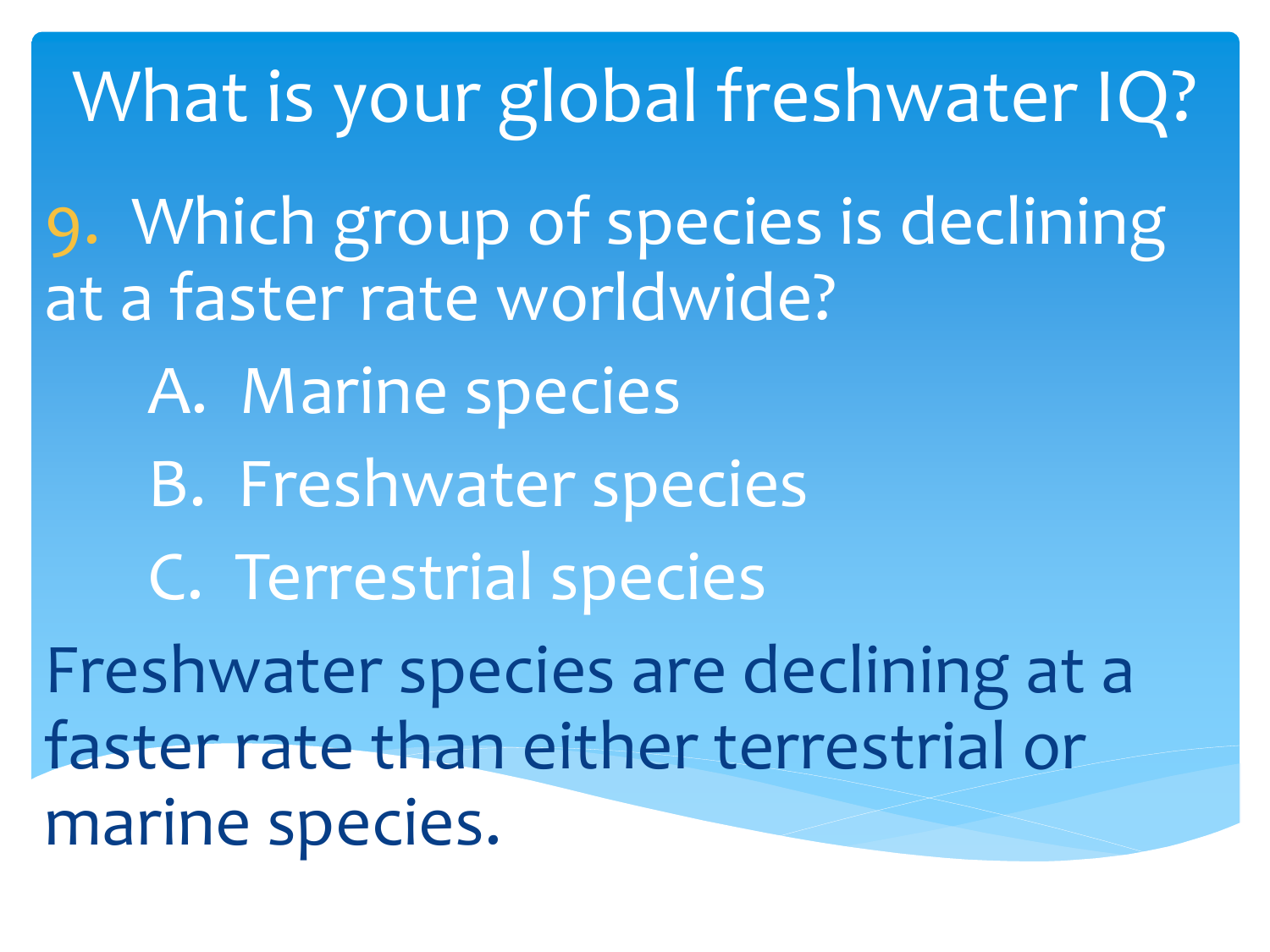10. What % of their annual incomes do the average American and the average Honduran spend on water?

Average American spends 0.5% of his/her annual income on water.

Average Honduran spends 25% of his/her annual income on water.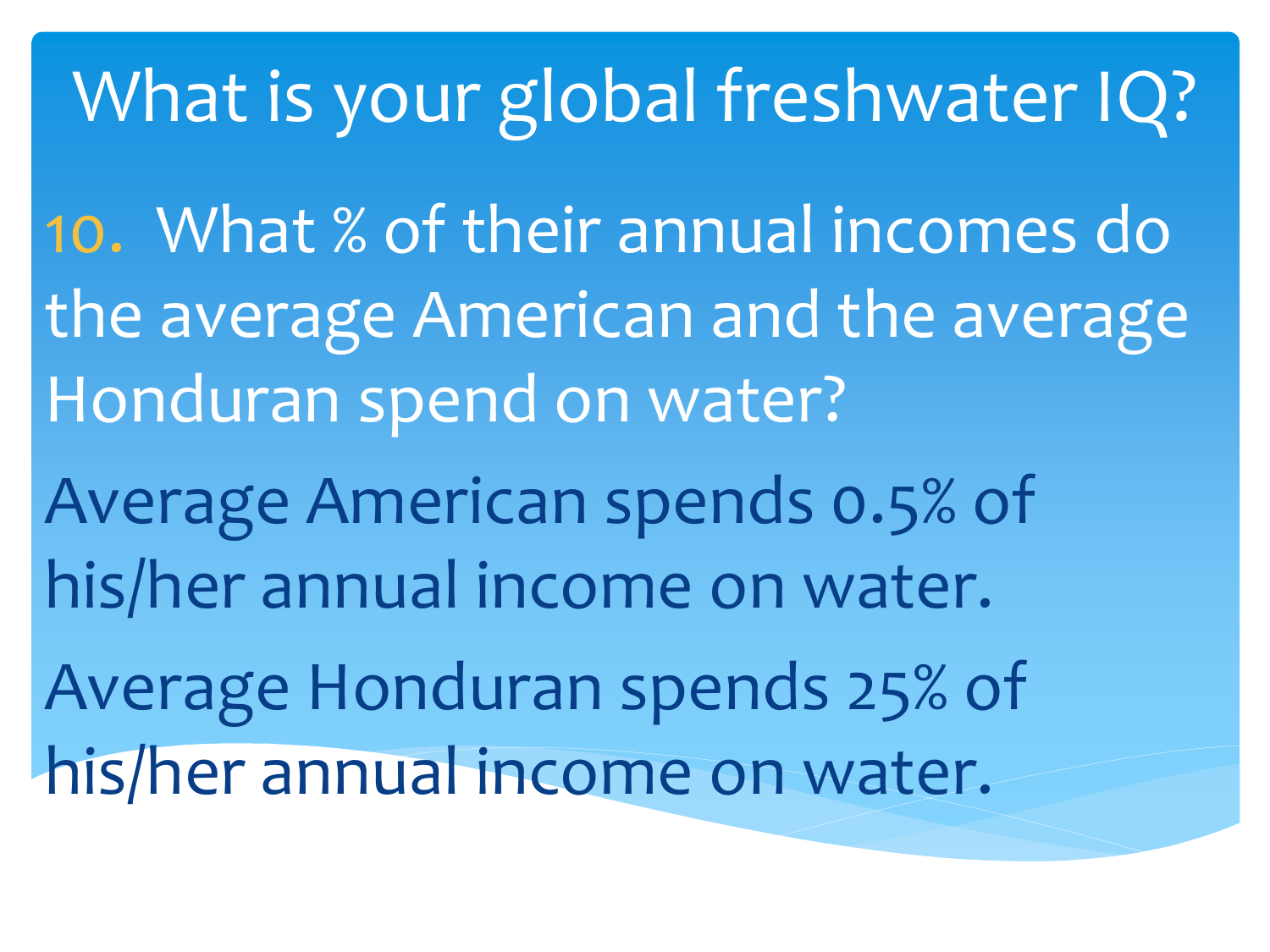#### Perspectives Activities

1. Simulations 2. Role Plays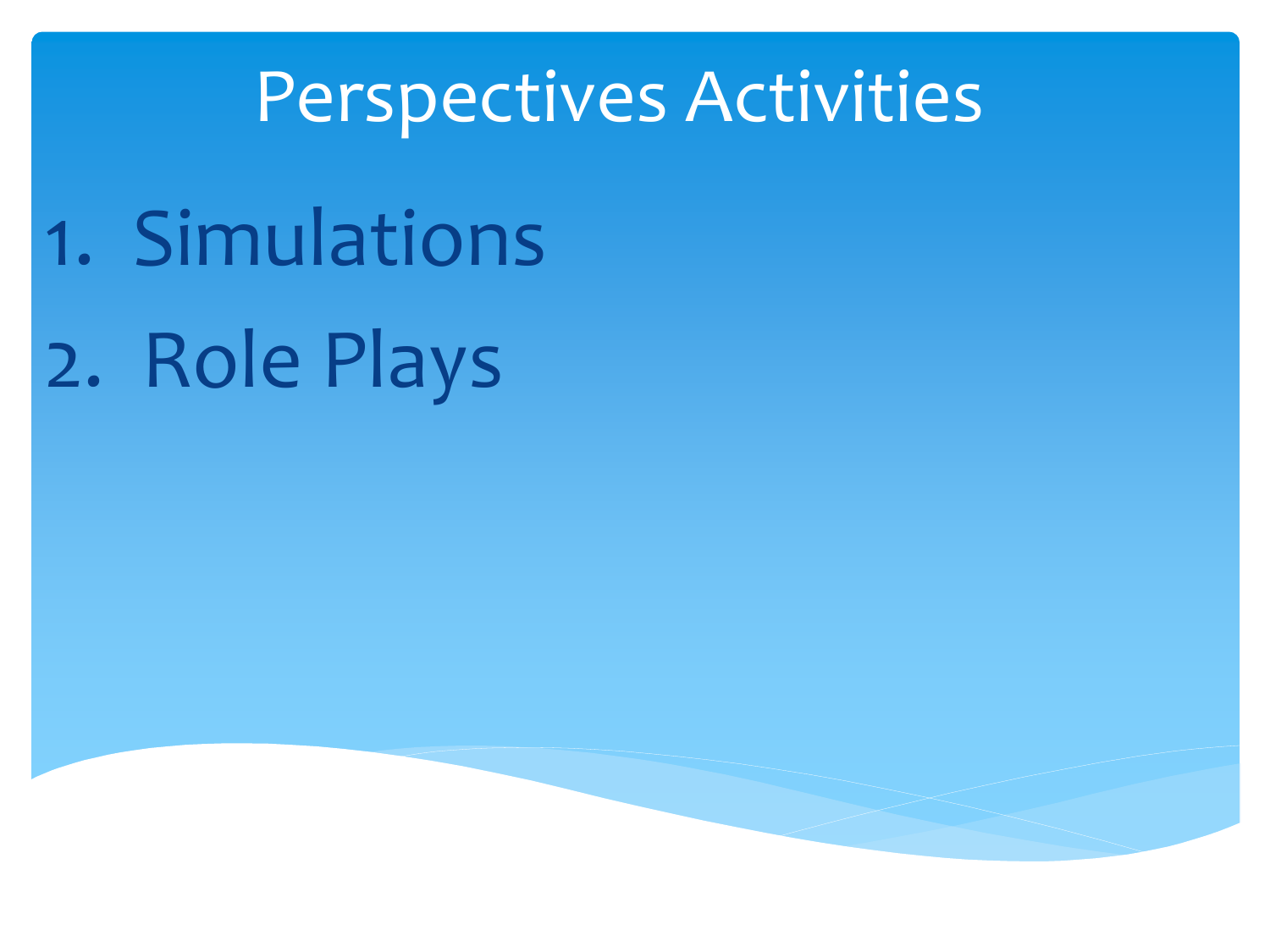#### Example: GENERAL RESOURCE MODEL

Impact of any population on the environment is a product of:

Damage done by the Technology used Level of Affluence Population size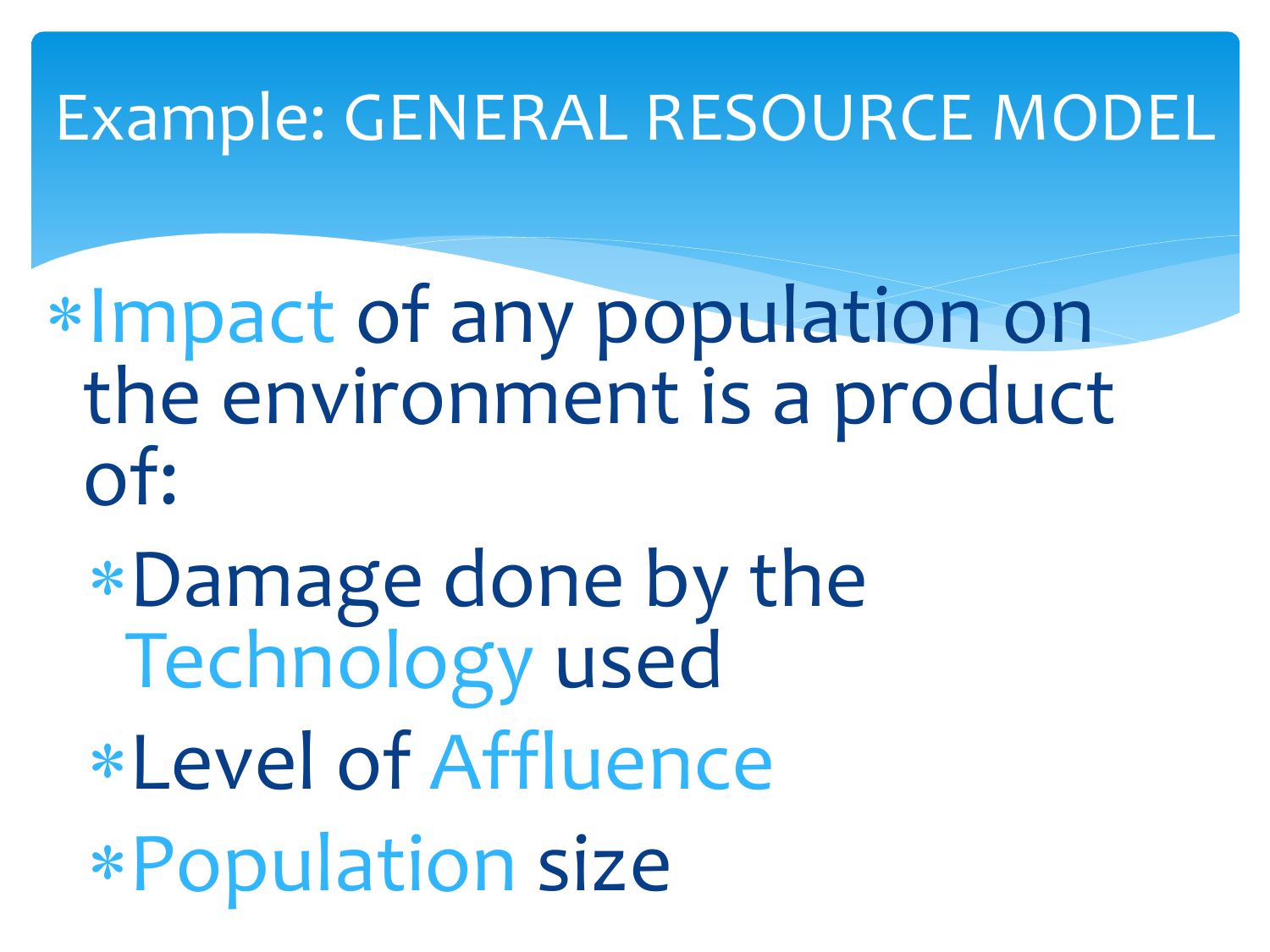#### GENERAL RESOURCE MODEL

- $\vert x \vert = T \times A \times P$
- $\ast T$  = Technological efficiency
- A = Per capita GNP
- $*P =$  Number of humans
- Simulation: Fishing for the Future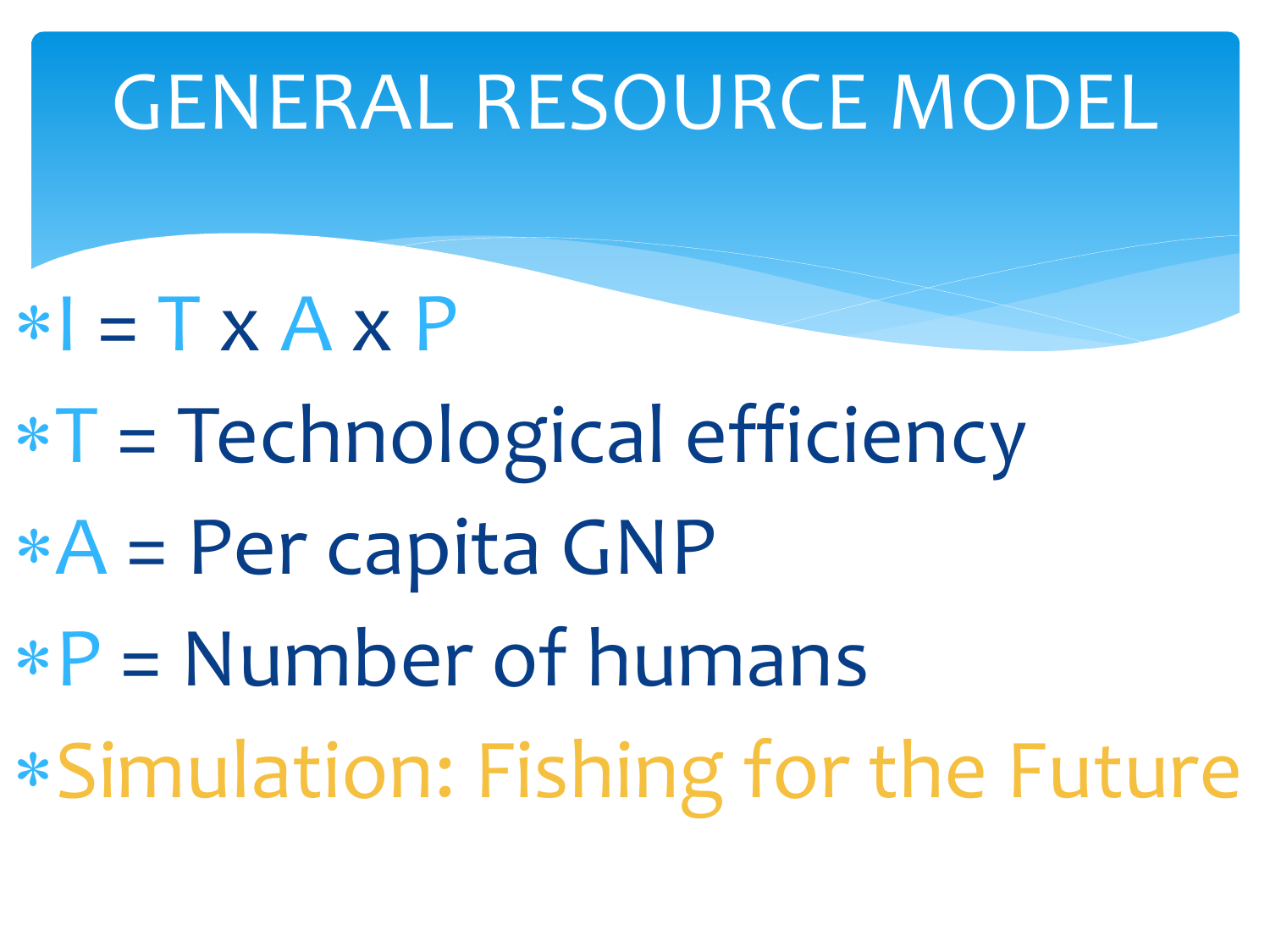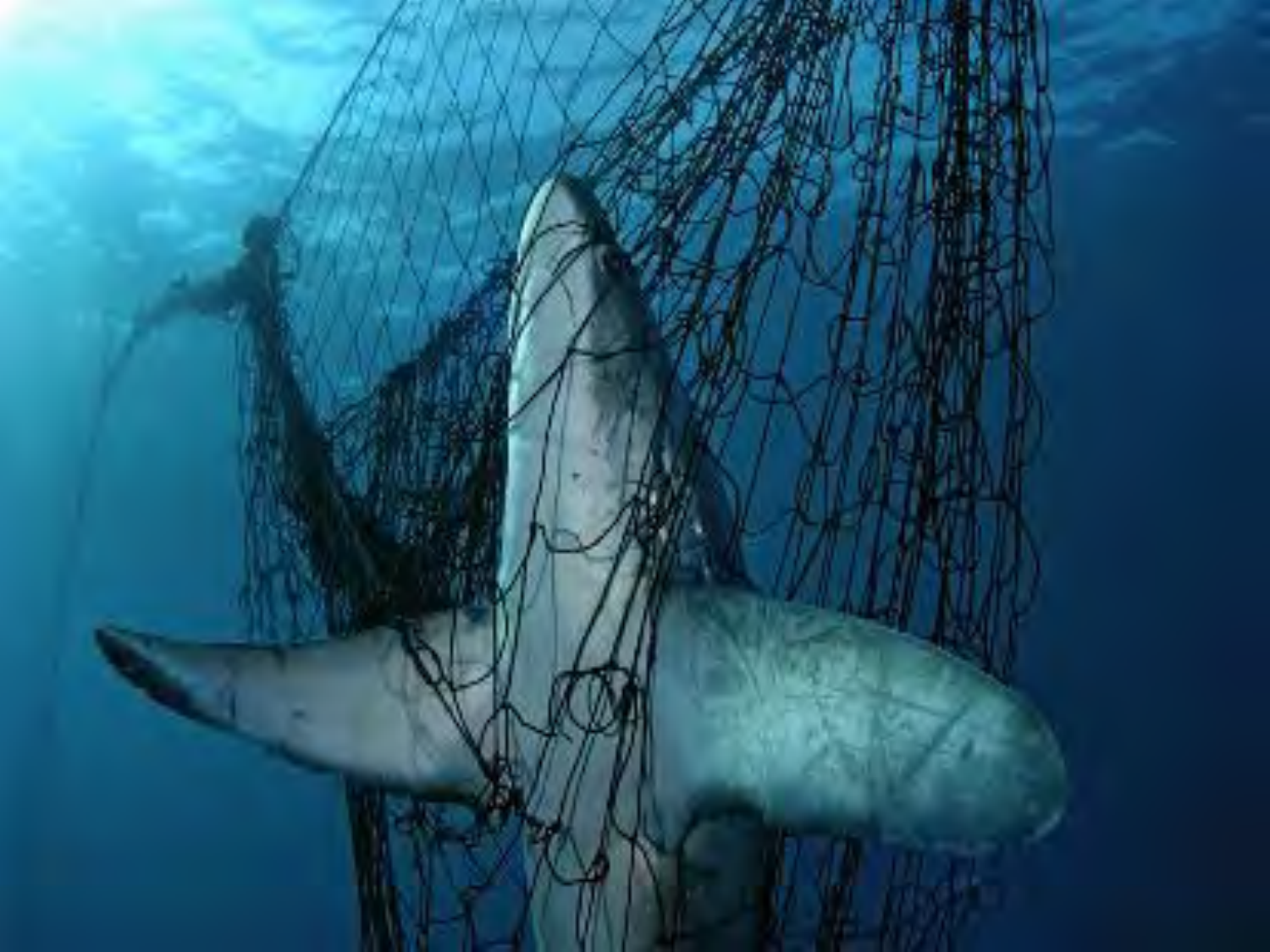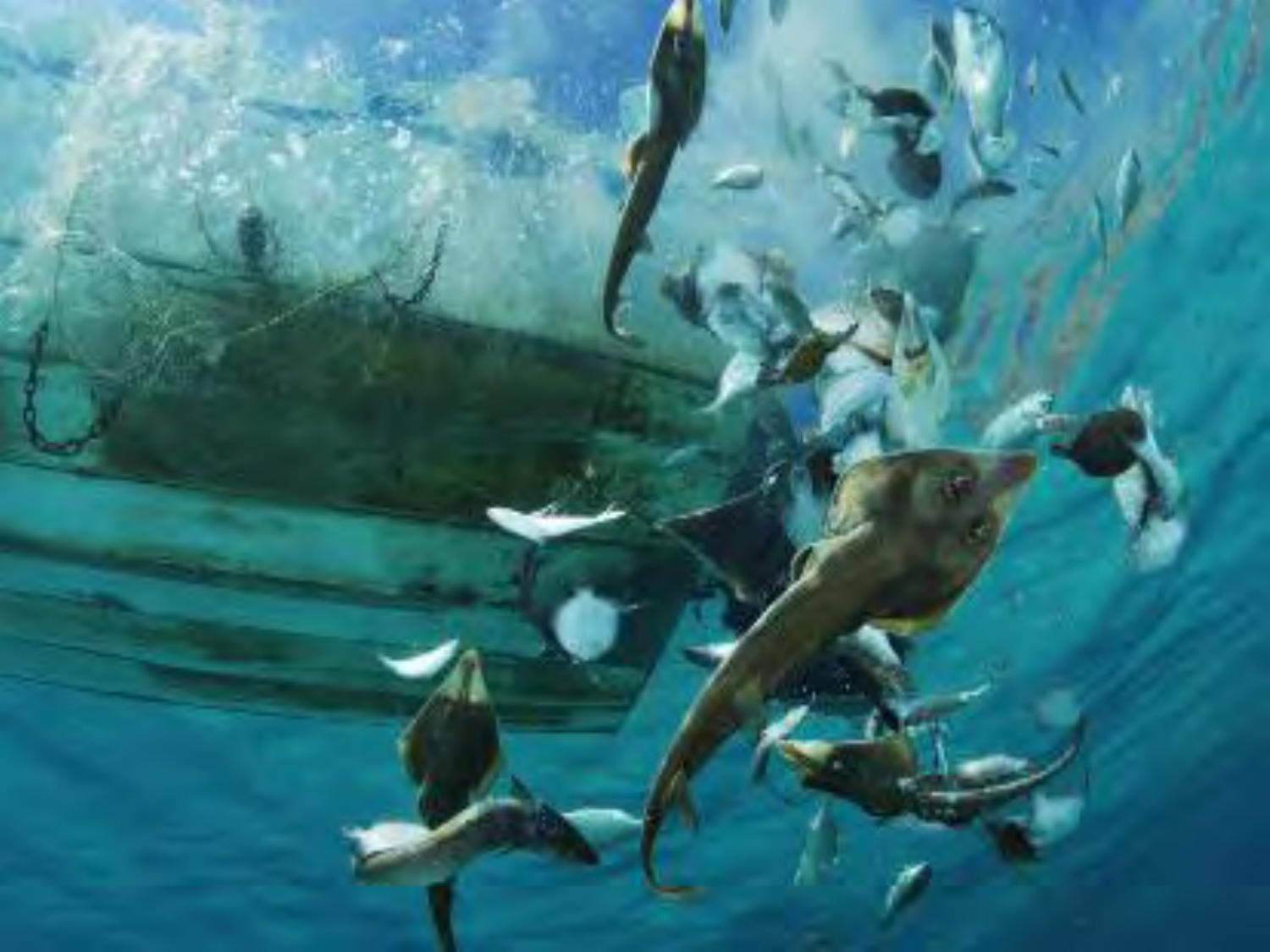

Source: Earthtrend database, World Resources Institute (WRI), Washington ; Faostat, Food and Agriculture Organization of the United Nations (FAO).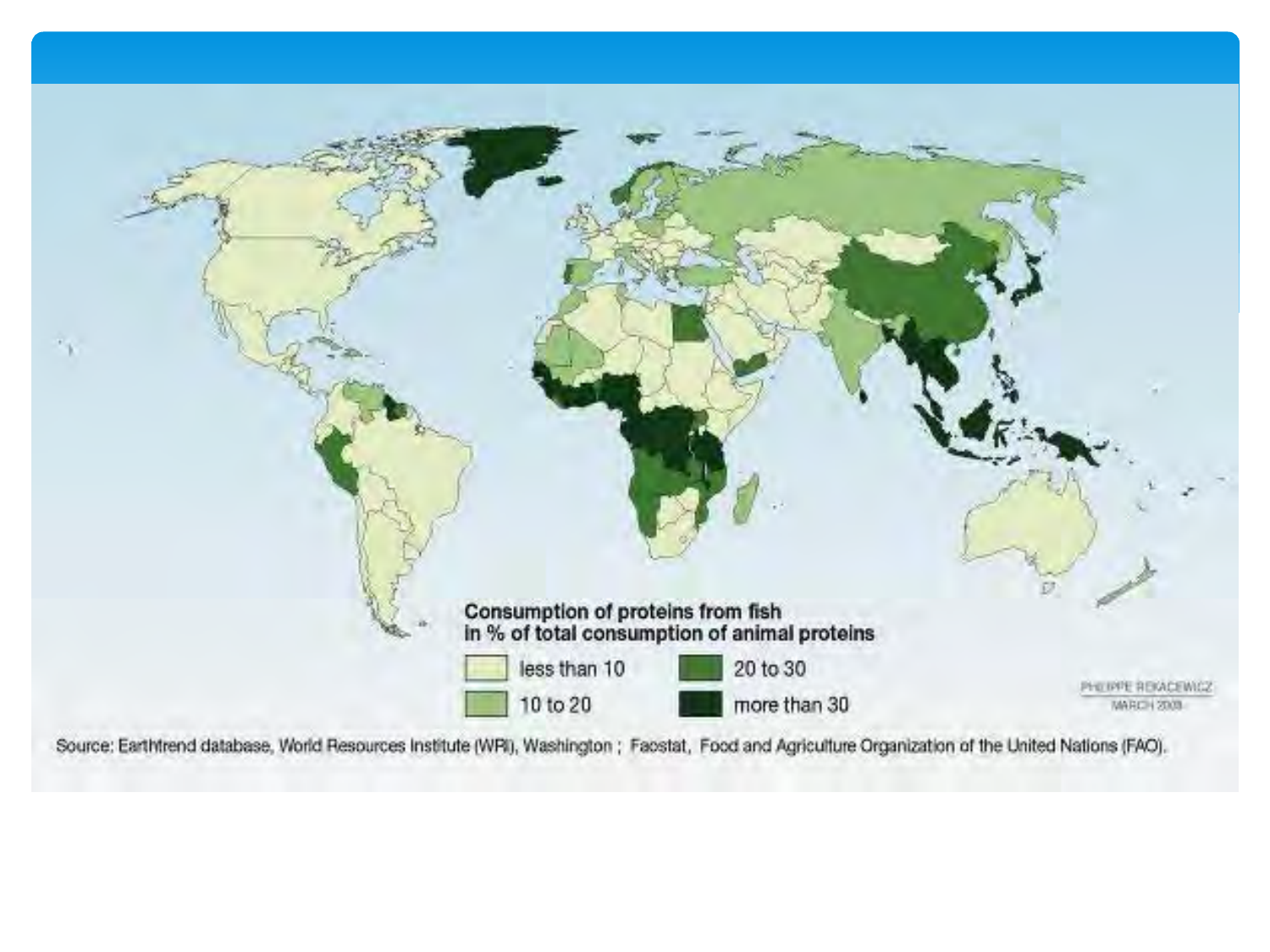#### Empowerment (Action) Activities

## 1. Individual

# 2. Group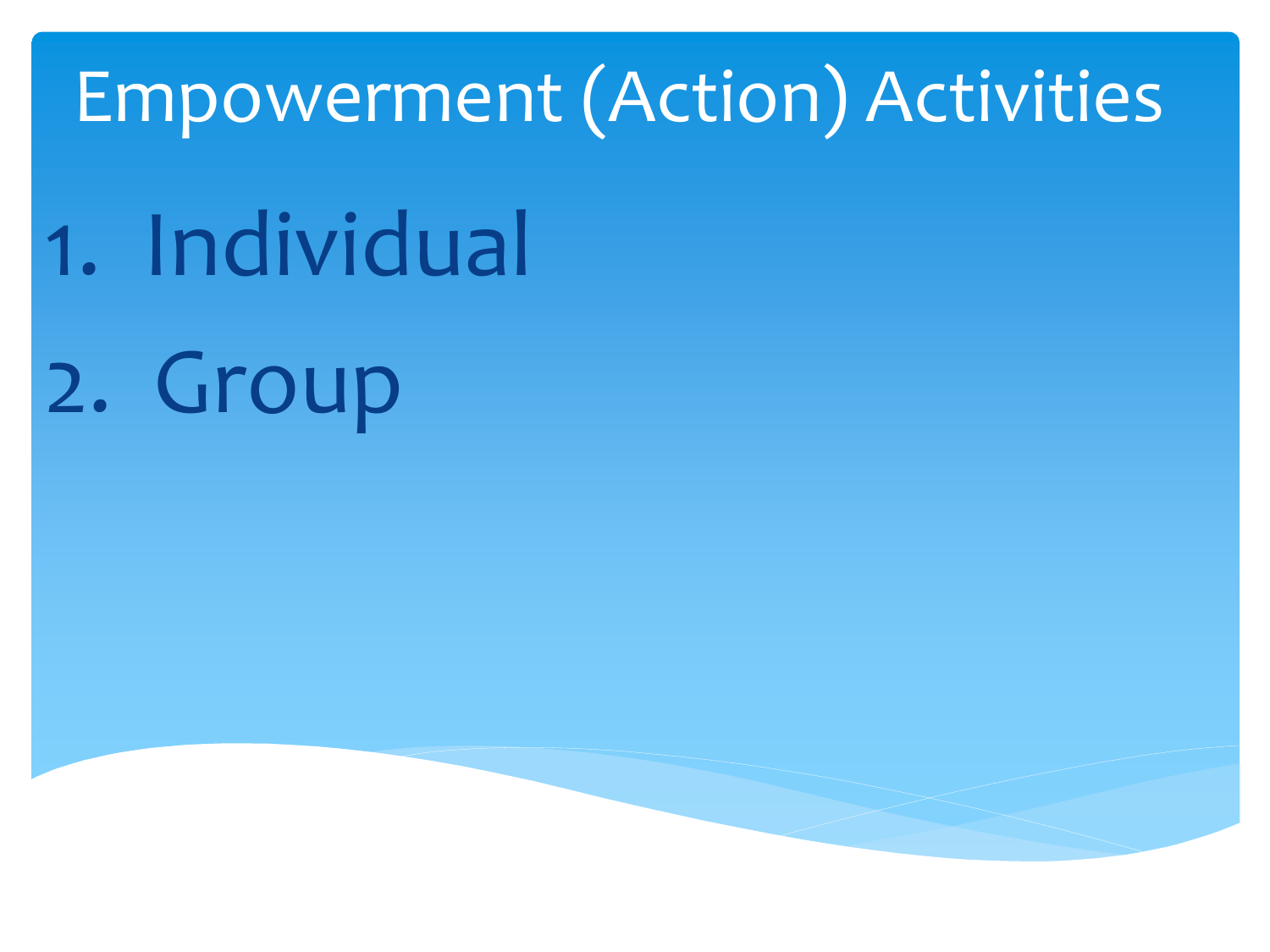#### Individual Action Approaches

1. Personal audits/lifestyle analyses/footprint calculators 2. Action commitment formswater use, consumerism

3. Educating others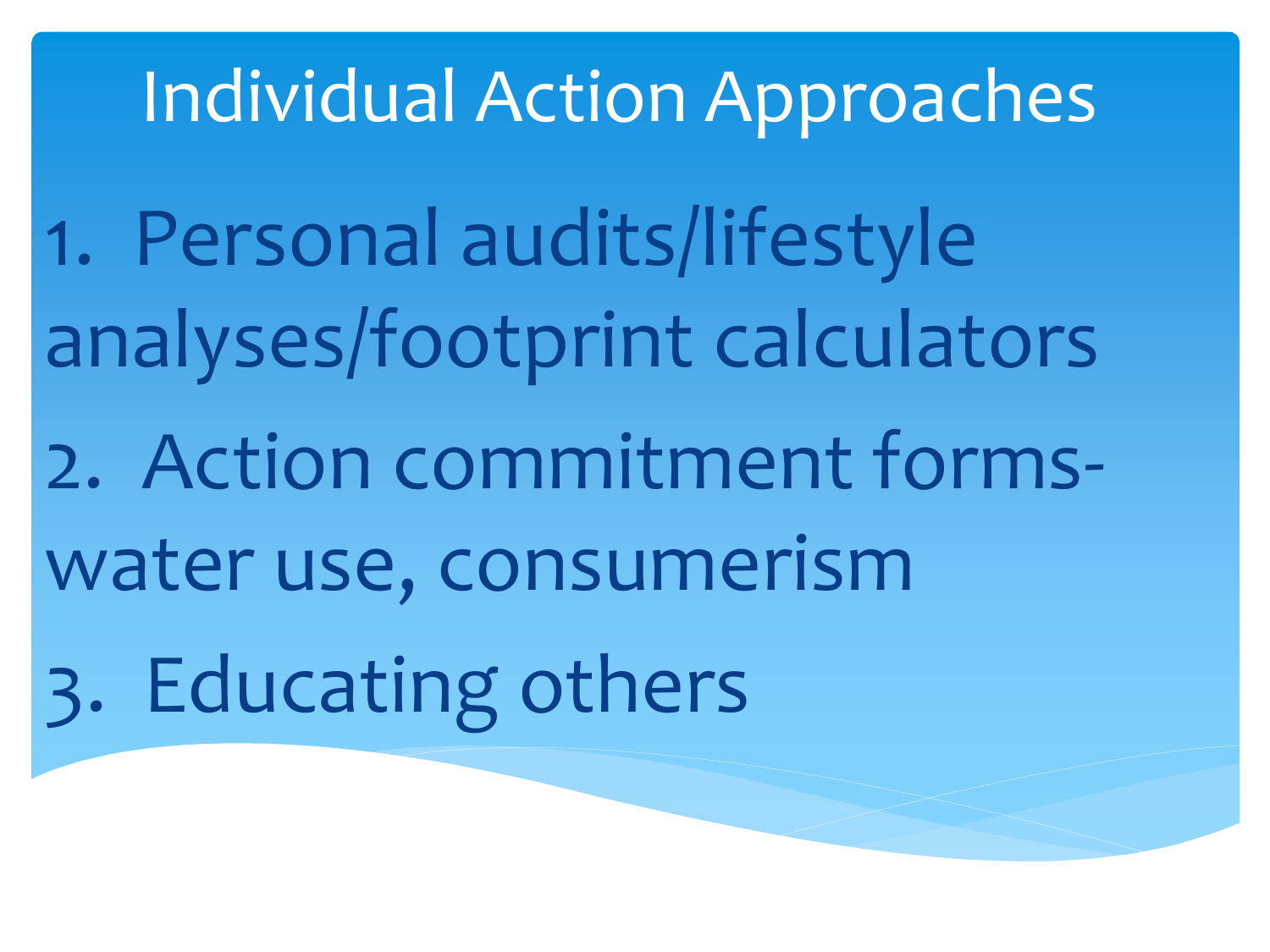Group Action Approaches 1. Participating in Events • World Water Monitoring Day • World Water Day-Solutions for Water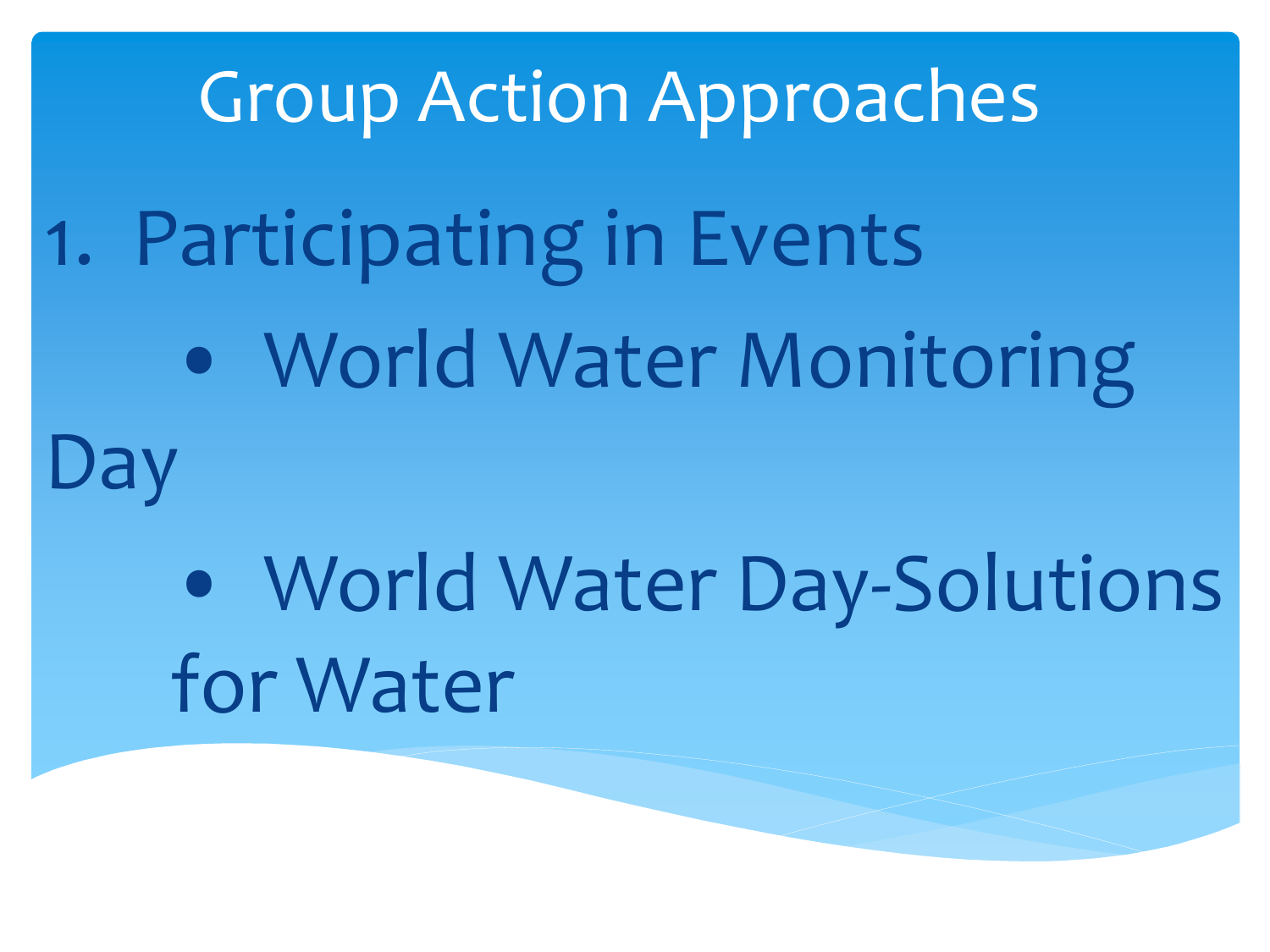### Group Action 2. Fundraising for Global Water **NGOs**

- Charity Water
- Water without Borders
- The Water Project
- Water is Life (lifestraw)
- Water.org (Matt Damon)